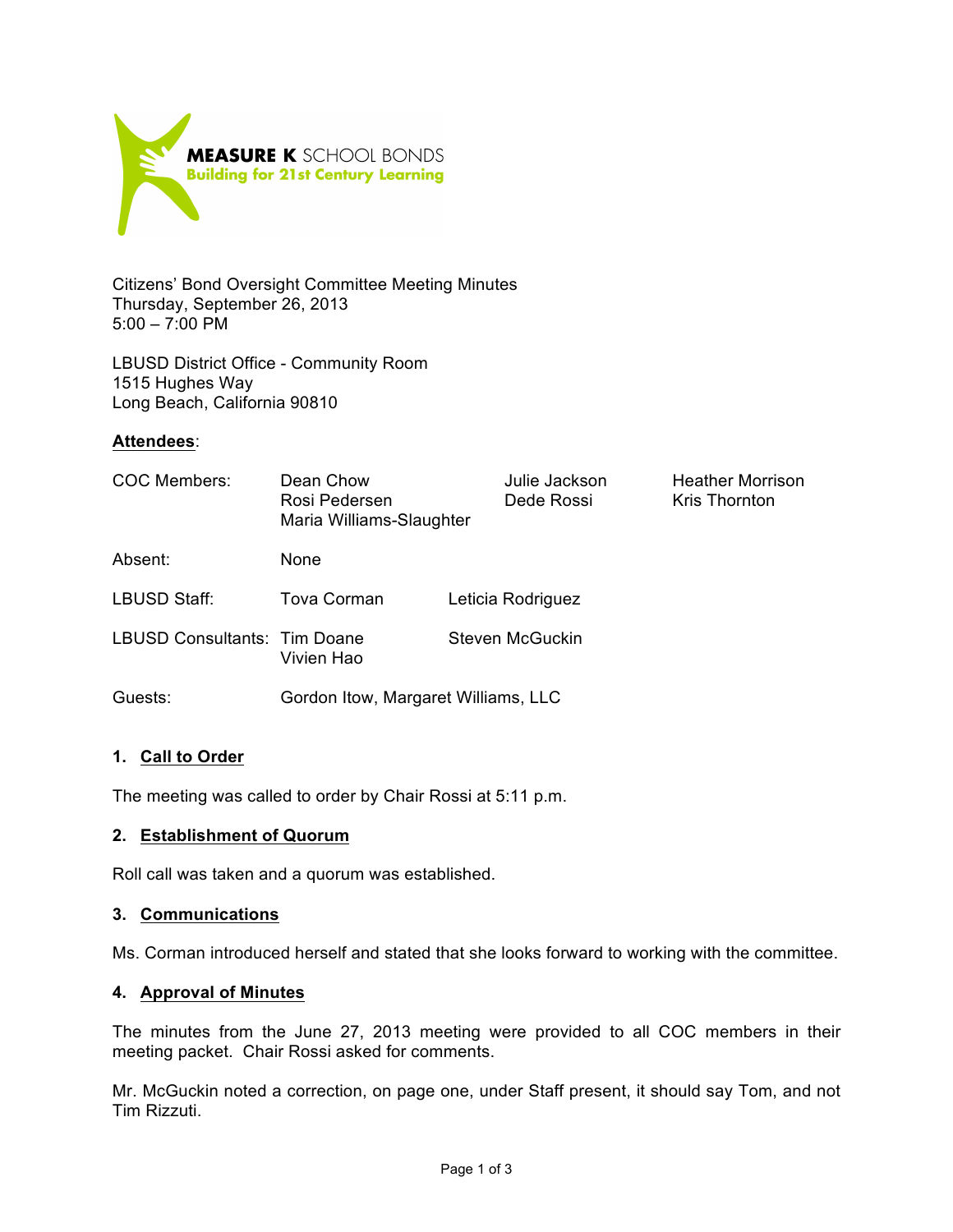Member Jackson moved to approve the change. Member Pedersen seconded the motion and the motion passed.

Vice-Chair Williams-Slaughter moved to accept the corrected minutes. Member Jackson seconded the motion and the motion passed.

### **5. Public Comment**

None.

### **6. Staff Reports**

### § **Measure K Bond Program Update**

Ms. Corman stated that she would briefly highlight the projects and the committee was welcomed to ask any specific questions related to a project. She reported on the grand opening ceremonies for McBride HS and the Cabrillo HS Pool. She shared that a Community Meeting for Roosevelt ES was held and that the first phase of construction for Jordan HS would be starting in January 2014.

Member Morrison inquired if existing schools would be renovated after completing the new construction projects? Ms. Corman replied that the District is following the Board approved project prioritization list that includes existing school renovation projects and as funds become available, they will be undertaken.

Member Morrison shared that Longfellow ES and Hughes MS had been acknowledged recently with a Green Ribbon Award. She asked if grass and trees, as opposed to asphalt, were considered after the portables were removed from the school sites. Ms. Corman replied that portables are typically placed on existing paved areas and the District standard is to repair or replace with similar construction for maintenance purposes.

Member Williams-Slaughter asked if the Jordan HS auditorium will be worked on at the same time as the construction. Ms. Corman replied that the work will be done in either Phase 1-2 or Phase 2-3.

#### § **Quarterly Financial Update**

Mr. Doane explained that the Executive Summary is a recap of financial modifications between quarters, and how unallocated dollars are affected, and he noted that different funding sources are included. He reviewed the Executive Summary as of September 26, 2013 and the expenditures through July 31, 2013.

Member Pedersen stated that her husband is an attorney and has read the Measure K bond language. He believes that it is possible to use funds for transporting the Roosevelt ES students to the Butler site. Mr. Doane replied that it's the school Board's interpretation of the bond that it's not allowable.

Mr. Doane shared that the budget for Willard ES had been removed due to the change in the project prioritization list, and the school is now designated as Minor Renovations/Addition. The portables will be removed and new buildings added.